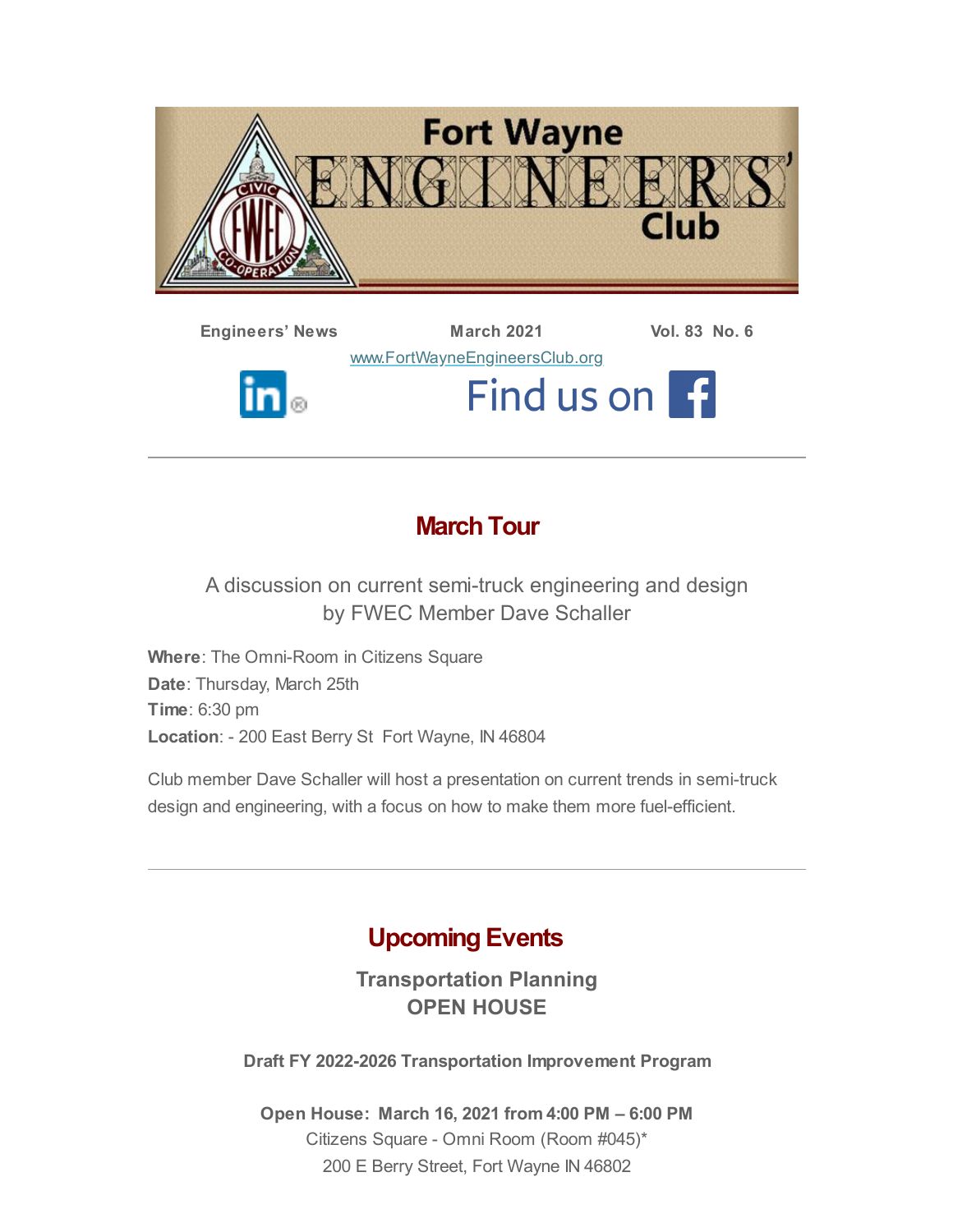\*Face masks and social distancing will be required for the in-person Open House on March 16<sup>th</sup>.

#### **NIRCC - Dan Avery**

April 29, 2021 at 6:30 pm

200 E Berry Street, Fort Wayne, IN

Join us for a presentation by the NIRCC to discuss the region's transportation and roadway planning council. The presentation will be held at Citizens Square in the Omni Room.

# **Aplea to club members for help running the club**

The Engineers' Club has been in continual operation since 1935. Very few clubs like ours have been around for this long, though we are currently in need of help. The club has openings for the officer positions of Vice President and Treasurer (in training), as well as First-Year Board Member, and newsletter editor. These positions do not require much time, but they are necessary to keeping the club up and running. If you have enjoyed attending our tours in the past and would like to see the club continue to operate, please consider volunteering your time. Also, please feel free to pass on our newsletters to anyone who might be interested in joining the club. Friends and coworkers are generally always welcome at our tours and presentations, and being an engineer isn't even a requirement.

### **General Info**

Fort Wayne Engineers Club dues are \$0. Donations are welcome but strictly voluntary. In recent years, club funds have helped support Discover-E, the Regional Science and Engineering Fair, annual bridge building contests in schools, academic awards, networking events, mentoring, our website, and facilitating free tours. Please see **[FortWayneEngineersClub.org](http://fortwayneengineersclub.org/)**, LinkedIn, or Facebook for updates on current Club activities, other news, and/or prior newsletters.

Those participating in activities through FWEC and our hosts does so strictly at their own risk, including disease exposures. Participation in club events is voluntary, free, nonprofit, and solely for the benefit of participants and the community at large. Anyone with an interest may participate unless restrictions are specified for specific events, such as minimum age or minimum safety attire.

# **In memoriam**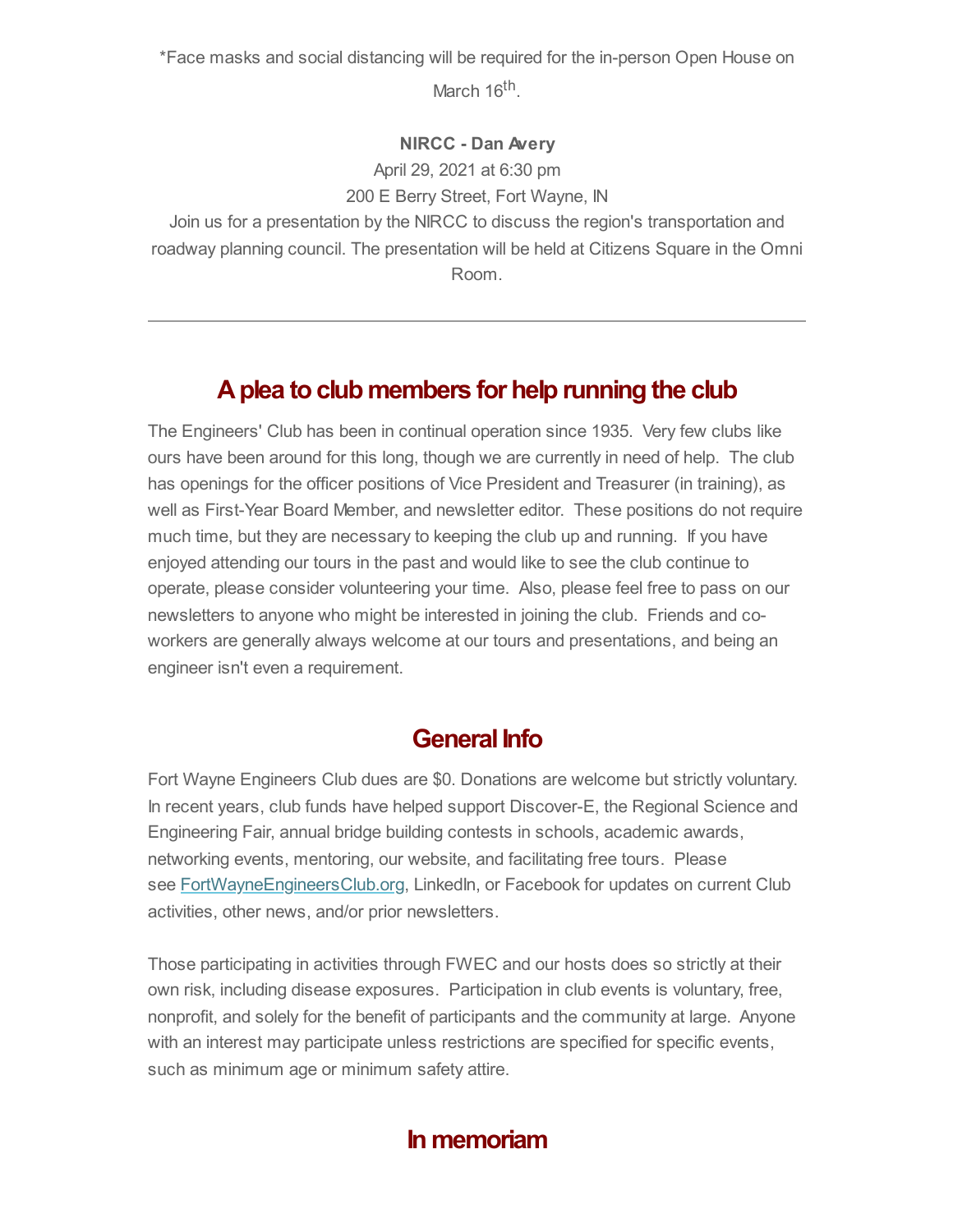We were sorry to hear of the passing of long-time club member Ed Goetz Jr. [https://www.legacy.com/obituaries/fortwayne/obituary.aspx?n=edward-j](https://www.legacy.com/obituaries/fortwayne/obituary.aspx?n=edward-j-goetz&pid=197833578&fhid=10920)goetz&pid=197833578&fhid=10920 He will be missed

## **Local Opportunities**

#### **Experimental Aircraft Association Chapter 2**

The Experimental Aircraft [Association's](https://www.eaa2.org/young_eagles.php) Chapter 2 is still active. Check the EAA-2 website for current information!

#### **TekVenture**

TekVenture needs donations in cash or membership to help with heating costs while repairs continue after the fire. Membership is the most useful because growth in official numbers has additional impact. See [TekVenture.org,](http://www.tekventure.org/) a 501(c)3.

### **Interested in hosting a tour?**

Contact us at [info@fortwayneengineersclub.org](mailto:info@fortwayneengineersclub.org)

### **FWEC Board Meetings**

The FWEC board meets eight times a year to plan and organize tours for our members. These meetings are open for anyone to attend. We are always looking for new members to join our team! If you are interested in being a board member please attend our next board meeting or contact us at [info@fortwayneengineersclub.org.](mailto:info@fortwayneengineersclub.org)

**Next Meeting** Date: Tuesday, April 6th, 2021 Time: 7:00 pm Location: Blackstone Laboratories 502 E Pettit Ave, Fort Wayne, IN 46806

### **FWEC rosterfor FY2020-2021**

President: Nate Berndt Vice President: TBD